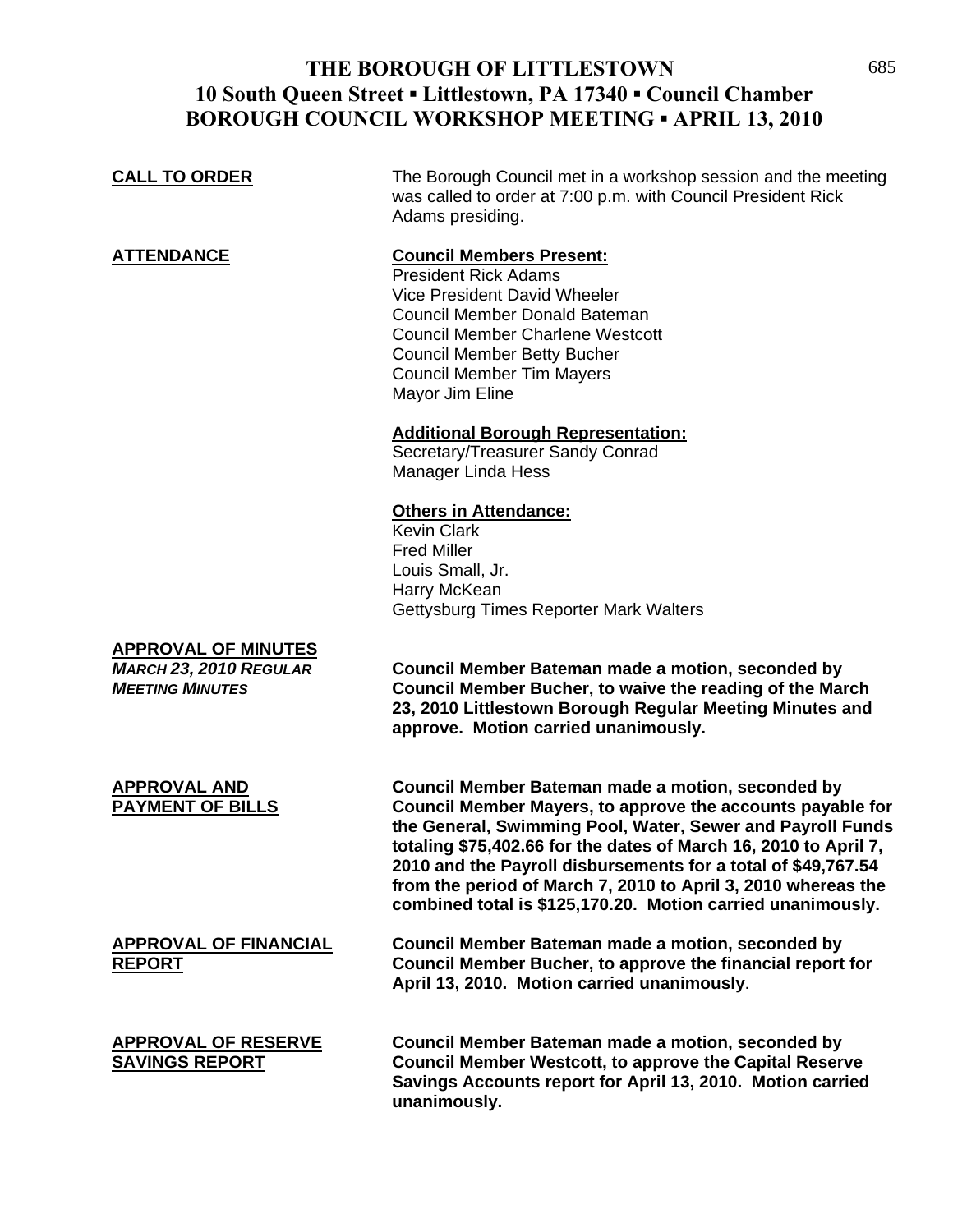### **THE BOROUGH OF LITTLESTOWN 10 South Queen Street ▪ Littlestown, PA 17340 ▪ Council Chamber BOROUGH COUNCIL WORKSHOP MEETING ▪ APRIL 13, 2010**

#### **NON-AGENDA ITEM**

**GENERAL FUND TO LOAN POOL Council Member Bateman made a motion seconded by FUND MONEY Council Member Westcott, to allow the Pool Fund to borrow \$1600.77 from the General Fund for the Double Flume Water Slide purchased from Natural Structures, with the money to be paid back to the General fund by the end of the 2010 Pool Season. Council President Adams stated that this was a nonagenda item and asked for public comment. None were given. Motion carried unanimously.** 

#### **UNFINISHED BUSINESS**

### **REPLACEMENT IN EMPLOYMENT Council Member Bucher made a motion, seconded by VACANCIES Council Member Bateman, to approve the recommendation from the Personnel Committee that the Borough not hire a Code Enforcement Officer to fill the position but to approve the breakdown of the previous Zoning/Code Officer's Duties for Others and hire one full-time Public Works person and give special consideration to the candidate with water and/or wastewater certifications.** Council Member Westcott feels that the sharing of the previous Zoning/Code Officers duties by the current employees is not a good idea because by doing this it could cause many violations being missed and not being kept up with. Kevin Clark asked if Manager Hess would be attending the Planning Meetings. Manager Hess stated that she would be attending the meetings and she would be answering all questions regarding code/zoning. Everything will still work the same the only changes taking place is the Manager and Staff including the Police will assume some of the code/zoning duties. Mayor Eline does not agree with the Police testifying in court regarding the violations. He stated that the Police are in court enough. Manager Hess stated that last year the previous Code/Zoning officer attended court one time. Everyone agreed that this was a trial and if things got to overwhelming then Council would revisit the issue. **Motion carried 5-1 with Council Member Westcott casting the opposing vote. NON-AGENDA ITEM**

**ADVERTISE POSITION FOR Council Member Bateman made a motion, seconded by PUBLIC WORKS Council Member Bucher, to direct the Borough Manager to advertise for a full-time Public Works person.** Council President Adams stated that this was non-agenda item and asked for public comments. None were given. **Motion carried unanimously.**

**SNOW EMERGENCY RESOLUTION Council Member Bateman made a motion, seconded by Council Member Mayers, to approve a Resolution designating Linda M. Hess as the Authorized Borough Agent for the February Snow 2010 Relief Funding. Motion carried unanimously.**